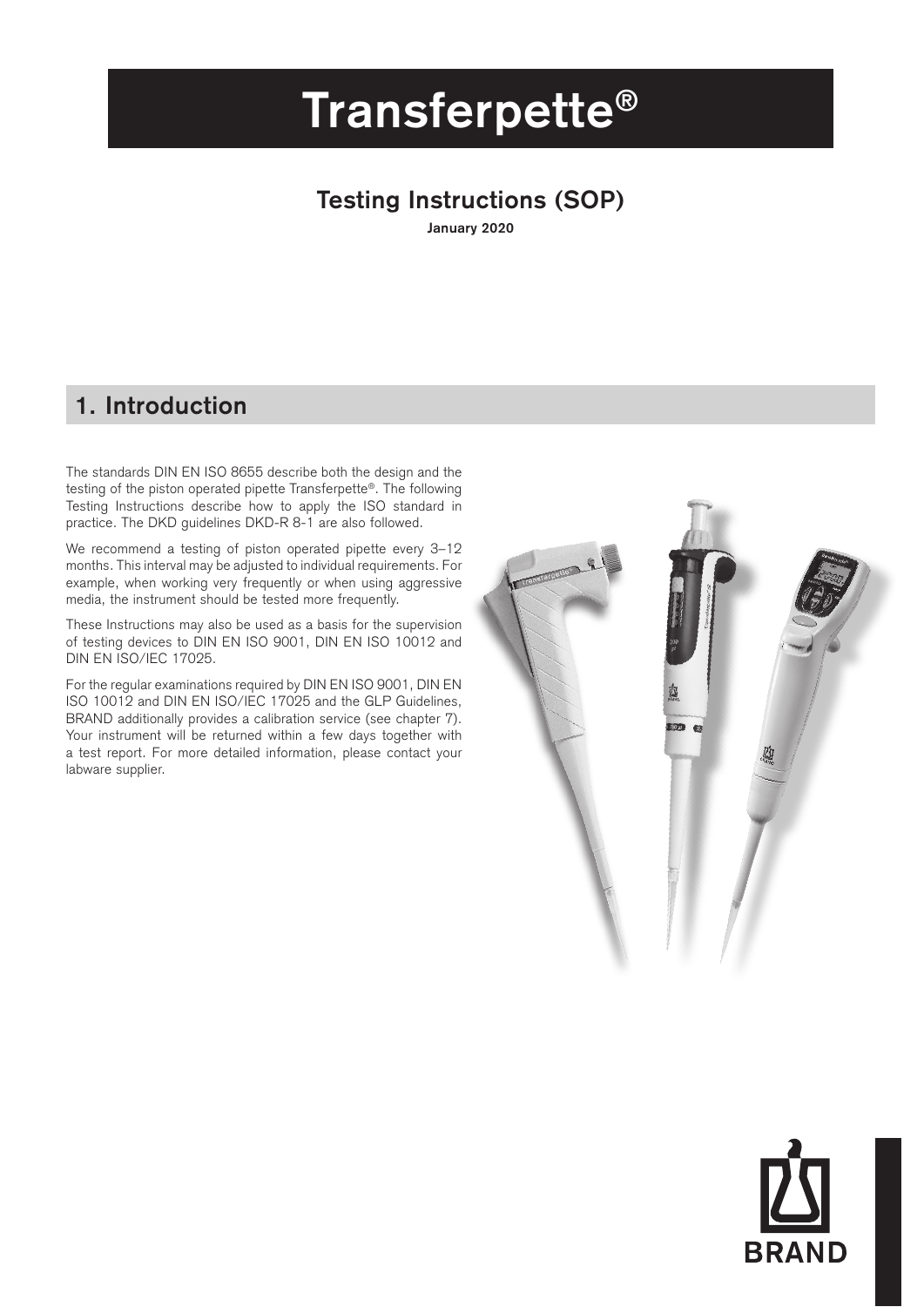## **2. Preparation for testing and visual examination**

### **2.1 Instrument identification**

- Read instrument type and nominal capacity. <br>■ Enter in Test Record (1).
- Read Serial Number (embossed at the handle). ⇒ Enter number in Test Record (1).
- Read customer's identification, if present. → Enter identification in Test Record (1).
- 
- -

### **2.2 Minimal configuration of the Transferpette®**

- 
- 
- Transferpette® → Dise only manufacturer's original parts.
- Pipette tips <br>
→ Use only appropriate tips. For best results, use original pipette tips from BRAND.
- Calibrating key (Fix type) → Transferpette® manufactured 9/93 and later.

### **2.3 Cleaning**

Recommendation: adjust instrument bevor cleaning (found).

- Clean the pipette shaft. <br>■ Clean the pipette shaft. <br>■ No media residues!
	-
- Has remaining liquid penetrated into the instrument? → Disassemble and clean the instrument
- 
- ⇒ Wipe off with soft cloth.
- Clean the exterior sufficiently. Slight soiling is permissible.
	-
	- ⇒ see Operating Manual.

## **2.4 Visual examination**

#### **(damages, leaking)**

- 
- 
- **n** Tip eject
- 
- 
- Housing ⇒ General damages?
- Pipette shaft tip <br>
→ Scratches on the surface?
- Piston ⇒ Scratches or soiling on the surface?
- Seal ⇒ Scratches or soiling on the surface?
	- ⇒ Enter result in Test Record (2).

#### **Possible faults and resulting measures:**

| Fault                                            | Possible causes                    | <b>Measures</b>                                            |
|--------------------------------------------------|------------------------------------|------------------------------------------------------------|
| Pipette tip no longer tight                      | Scratches on the pipette shaft tip | $\Rightarrow$ Obtain spare parts;<br>see Operating Manual  |
| Instrument is difficult to move and/or<br>leaks. | Seal/ piston soiled or damaged     | $\Rightarrow$ Obtain spare parts;<br>see Operating Manual. |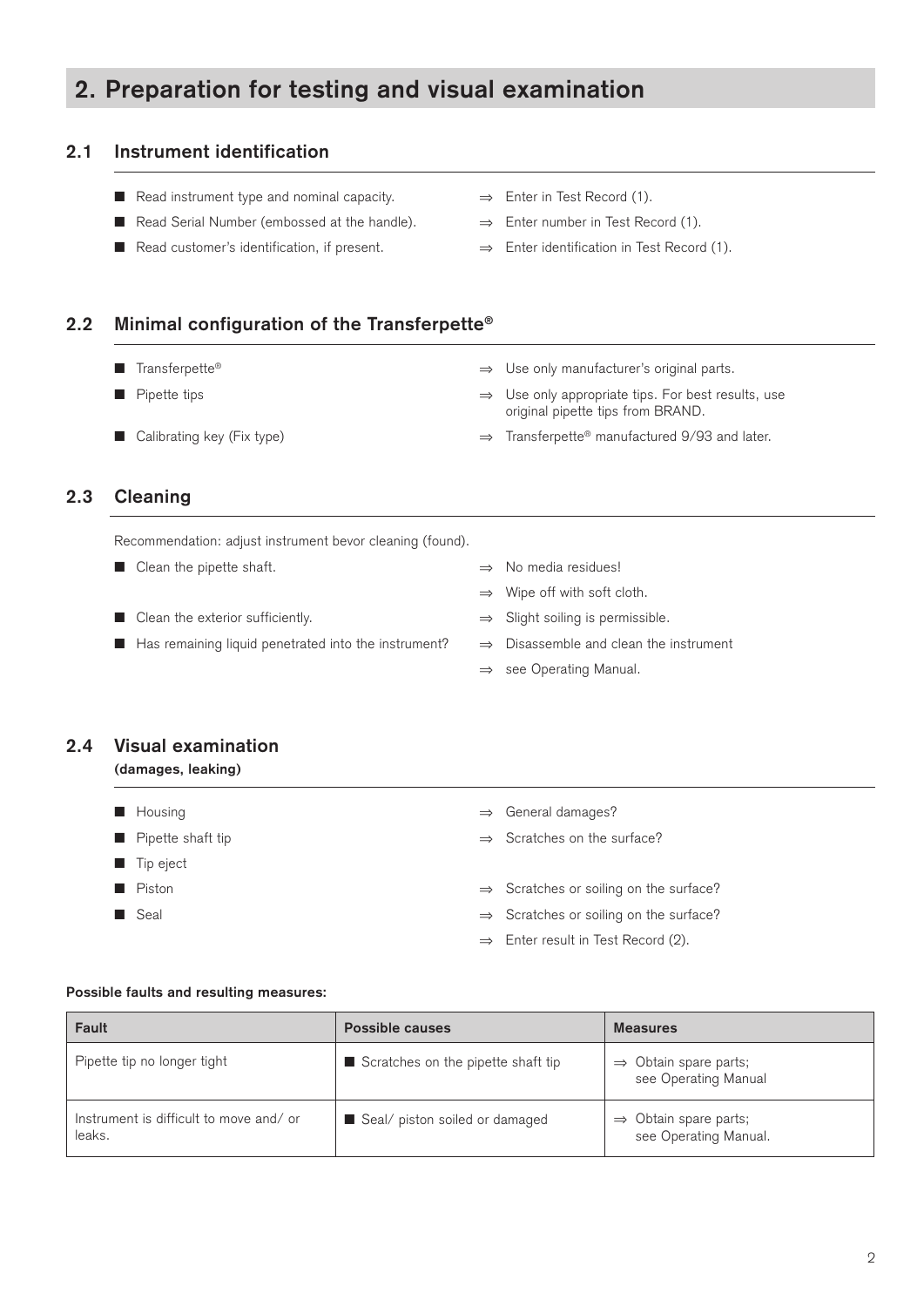## **2.5 Functional test**

- $\blacksquare$  Mount new pipette tip.
- $\blacksquare$  Set the nominal volume.

|                | $\blacksquare$ Take up the testing liquid.                                                                                                                                   | $\Rightarrow$ Aspiration of the liquid not possible or very slow. See notes in<br>the table below. |
|----------------|------------------------------------------------------------------------------------------------------------------------------------------------------------------------------|----------------------------------------------------------------------------------------------------|
| <b>COLLEGE</b> | Testing with the BRAND PLT leak testing unit.                                                                                                                                | $\Rightarrow$ If "Error" appears: Follow the instructions in the following<br>table.               |
|                | Or hold the filled pipette vertically for approx. 10 seconds $\Rightarrow$ If a drop forms: See notes in the table below.<br>and observe if a drop forms at the pipette tip. |                                                                                                    |
|                | $\blacksquare$ Release the testing liquid.                                                                                                                                   | $\Rightarrow$ Hold pipette tip against wall of vessel and wipe off against the<br>wall.            |
|                |                                                                                                                                                                              | $\Rightarrow$ The pipetting lever must move smoothly and jerk-free.                                |
|                | $\blacksquare$ Eject the tip.                                                                                                                                                | $\Rightarrow$ Enter findings in Test Record (3).                                                   |

### **Possible faults and resulting measures: (for measures to rectify other faults please see Instruction Manuals)**

| Fault                                                                    | Possible causes                                                                                                                         | <b>Measures</b>                                                                 |
|--------------------------------------------------------------------------|-----------------------------------------------------------------------------------------------------------------------------------------|---------------------------------------------------------------------------------|
| Aspiration not possible or very slow                                     | Pipette shaft or pipette shaft tip are<br>blocked                                                                                       | $\Rightarrow$ Clean the instrument;<br>see Operating Manual.                    |
| "Error" when testing with PLT unit or drop<br>forming at the pipette tip | Pipette tip not properly mounted are<br>blocked                                                                                         | $\Rightarrow$ Use new pipette tips. Mount tip tightly.                          |
|                                                                          | Seal or piston are damaged                                                                                                              | $\Rightarrow$ Clean or replace the seal and/or piston;<br>see Operating Manual. |
|                                                                          | Pipette shaft tip no longer tightly<br>mounted (not possible with<br>Transferpette® electronic and<br>Transferpette <sup>®</sup> $S$ ). | $\Rightarrow$ Re-tighten the pipette shaft tip.                                 |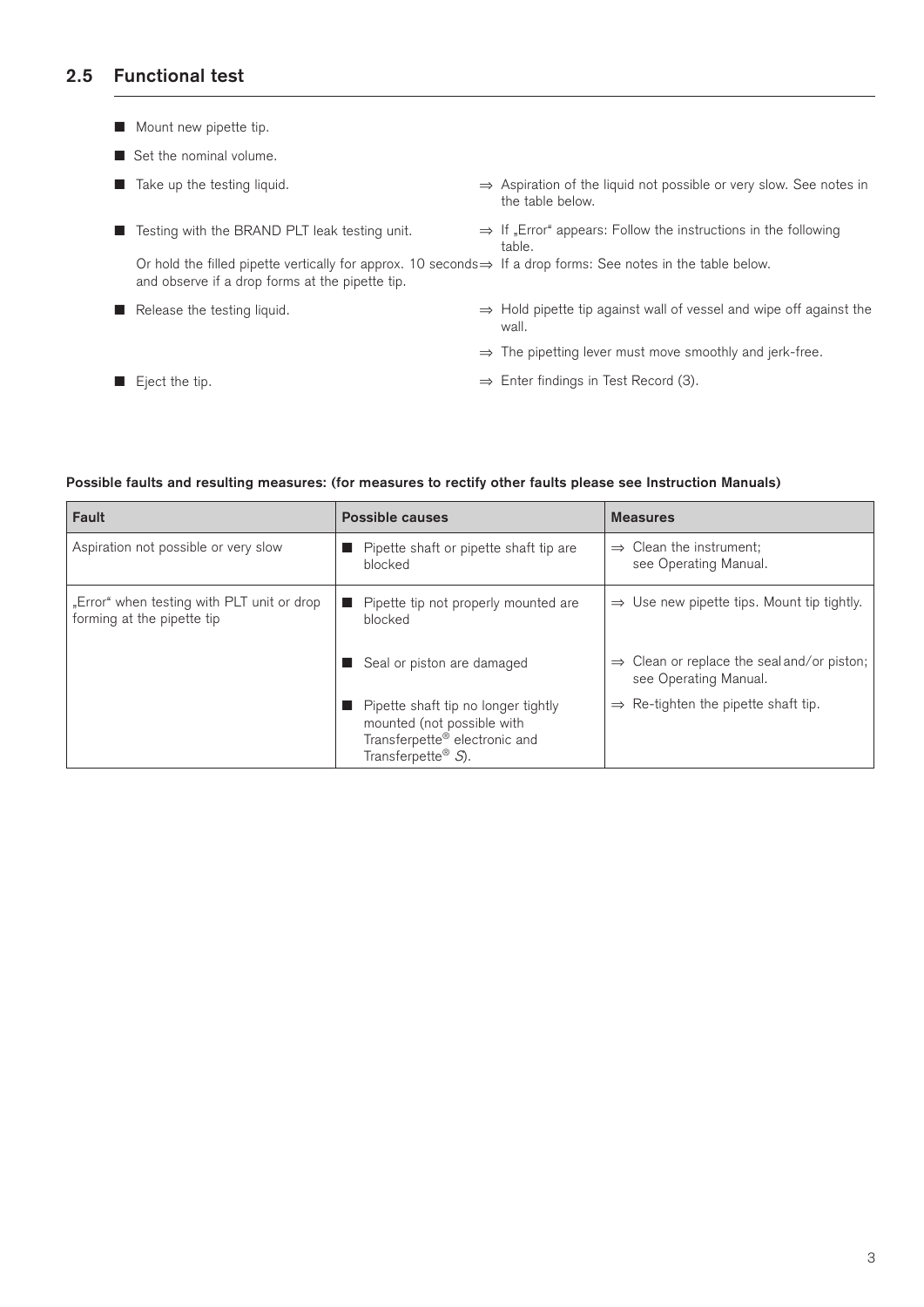## **3. Equipment required for testing**

## **3.1 For Transferpette® with nominal volume > 50 µl**

- at least quality 3). The set of the set of the set of the set of the set of the set of the set of the set of the set of the set of the set of the set of the set of the set of the set of the set of the set of the set of the
- 
- **Balance,** recommended specifications:
- **Recipient vessel** filled with deionised or distiled  $\Rightarrow$  Match temperature of water and room to 0,5 °C accuracy. water. (e.g., Erlenmeyer flask) (according ISO 3696, Prevent cooling of the water in the container due to
- **n Weighing vessel** filled with some water.  $\Rightarrow$  Bottom must be covered at least. In case of testing (e.g., Erlenmeyer flask). volumes < 100 µl, protect against evaporation (see 3.2).

| Selected volume <sup>a</sup> of<br>apparatus under test                                    | <b>Resolution</b> | <b>Repeatability and</b><br>linearity | <b>Standard uncertainty</b><br>of measurement |  |  |
|--------------------------------------------------------------------------------------------|-------------------|---------------------------------------|-----------------------------------------------|--|--|
| ٧                                                                                          | mg                | mg                                    | mg                                            |  |  |
| $1 \mu l < V \leq 10 \mu l$                                                                | 0.001             | 0,002                                 | 0.002                                         |  |  |
| $10 \mu$ l < V $\leq 100 \mu$ l                                                            | 0,01              | 0,02                                  | 0.02                                          |  |  |
| 100 µl < $V \le 1000$ µl                                                                   | 0,1               | 0,2                                   | 0,2                                           |  |  |
| $1 m l < V \le 50 ml$                                                                      | 0,1               | 0,2                                   | 0,2                                           |  |  |
| <sup>a</sup> For practical purposes, the nominal volume may be used to choose the balance. |                   |                                       |                                               |  |  |

- **Thermometer** with a measuring error of maximum  $\Rightarrow$   $\pm 0.2$  °C
	- n **Hygrometer**: Considering the measuring tolerance of the hygrometer a relative atmospheric humidity of 40%-60 % should be reached.
- Place the Transferpette® including accessories into  $\Rightarrow$  Allow instrument to adjust to room to 0,5 °C accuracy. the testing room for at least 2 hours (unpacked). temperature.
- Room: no drafts, only slight temperature fluctuations over time and between locations.

### **3.2 For Transferpette® with nominal volume < 50 µl**

|     | <b>Recipient vessel</b> filled with deionised or distiled<br>water. (e.g., Erlenmeyer flask) (according ISO 3696,<br>at least quality 3). | $\Rightarrow$ Match temperature of water and room to 0,5 °C accuracy.<br>Prevent cooling of the water in the container due to<br>evaporation. |                                                        |                                      |
|-----|-------------------------------------------------------------------------------------------------------------------------------------------|-----------------------------------------------------------------------------------------------------------------------------------------------|--------------------------------------------------------|--------------------------------------|
| . . | Disposable micro pipettes intraEND 100 µl;<br>Pipette holder                                                                              | $\Rightarrow$ Supplier::                                                                                                                      | BRAND GMBH + CO KG<br>Postfach 11 55<br>97861 Wertheim |                                      |
|     |                                                                                                                                           | $\Rightarrow$ Ordering information: IntraEND 100 µl                                                                                           | Pipette holder                                         | Cat. No. 7091 44<br>Cat. No. 7086 05 |
|     | Micro-weighing                                                                                                                            | $\Rightarrow$ Ordering information: Micro-weighing                                                                                            |                                                        | Cat. No. 7084 70                     |
|     | <b>Balance, recommended specifications</b>                                                                                                | $\Rightarrow$ see table above                                                                                                                 |                                                        |                                      |
|     | <b>Thermometer</b> with a measuring error of maximum                                                                                      | $\Rightarrow$ ± 0.2 °C                                                                                                                        |                                                        |                                      |
|     |                                                                                                                                           |                                                                                                                                               |                                                        |                                      |

- **Hygrometer**: Considering the measuring tolerance of the hygrometer a relative atmospheric humidity of 40%-60 % should be reached.
- Place the Transferpette<sup>®</sup> including accessories into  $\Rightarrow$  Allow instrument to adjust to room the testing room for at least 2 hours (unpacked). temperature.
- Room: no drafts, only slight temperature fluctuations over time and between locations.

#### **Traceability of test results to national standards**

Through the use of calibrated testing devices (balance and thermometer), the requirement of DIN EN ISO 9001, DIN EN ISO 10012 and DIN EN ISO/IEC 17025 to refer the test to the national standard is fulfilled. The calibration of the balance e.g. can be carried out either by DAkkS calibration or official certification of the balance, or by calibrating the balance with appropiate weights that are traced to the national standard. The calibration of the thermometer, hygrometer and barometer can also be carried out by DAkkS calibration or official certification, or by a comparison with thermometers that are traced to the national standard (under defined conditions).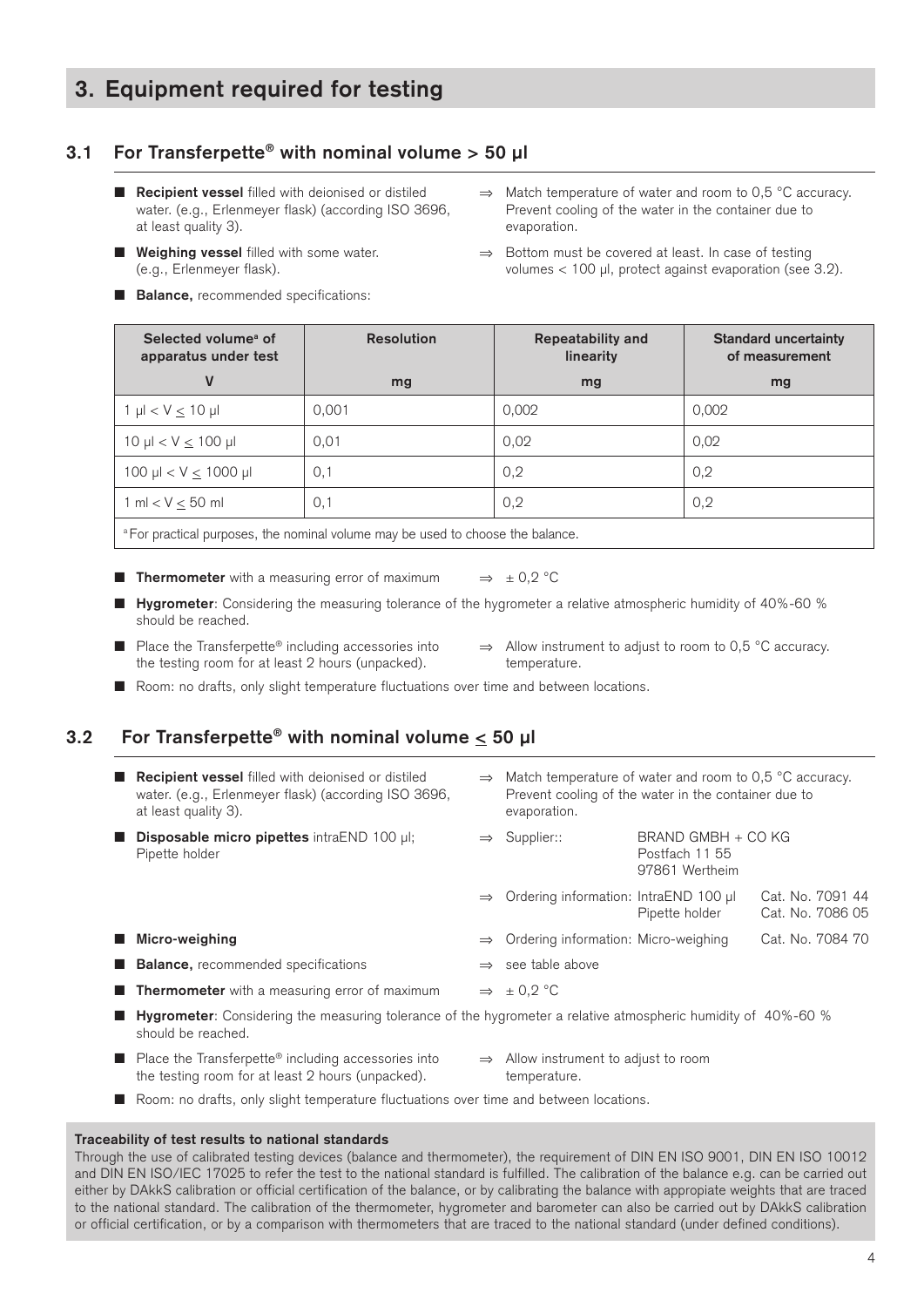## **4. Gravimetric test (Calibration)**

### **4.1 For mechanical and electronic Transferpette® with nominal volume > 50 µl**

1. Set the nominal volume at 10 % or 20%. 2. Determine temperature of the deionized water for testing. ⇒ Enter temperature into Test Record (4). 3. Place the weighing vessel (filled with some deionized water) on the balance and tare the balance. 4. Mount a new pipette tip. Condition the instrument: Take up and release testing liquid five times. ⇒ Conditioning increases accuracy of the test. 5. Take up testing liquid from the recipient. ⇒ Press pipetting lever of mechanical Transferpette® to first stop (not necessary with Transferpette® electronic). ⇒ Immerse pipette tip for 200 µl to 1000 µl instruments approx. 2 - 3 mm into the liquid, with 5 ml and 10 ml instruments 3 - 6 mm. ⇒ Release pipetting lever of mechanical Transferpette® steadily. In case of Transferpette® electronic press pipetting key to aspirate liquid. ⇒ Leave tip immersed for approx. 1 second, with 5 ml and 10 ml instruments approx. 3 seconds. 6. Remove weighing vessel from the balance.  $\Rightarrow$  Omitted if special pipette calibration balance is used. 7. Release testing liquid into weighing vessel. ⇒ Lean pipette tip against wall of vessel at an angle about 30°- 45°. ⇒ Press pipetting lever of mechanical pipette at steady speed to its first stop and keep it there. In case of electronic Transferpette® press and hold the pipetting key. ⇒ Press to second stop to empty pipette tip completely. (with Transferpette® electronic this function is performed automatically). ⇒ Wipe off pipette tip against wall of vessel (approx. 10 mm). ⇒ Release pipetting lever of mechanical Transferpette® steadily. Release pipetting lever of electronic Transferpette®. 8. Place weighing vessel on the balance. Read value.  $\Rightarrow$  Enter weighing value into Test Record (5). 9. Re-tare the balance. 10. Repeat steps 5 to 9 ten times. ⇒ Enter weighing values into Test Record (5). 11. Along the same lines, pipette 50 % and 100 % of the nominal volume. Always start at 4. ⇒ Only for variable type and electronic instruments! ⇒ Enter weighing values into Test Record (5), resulting in a total of 30 values (Adjustable volume) and 10 values (Fix type).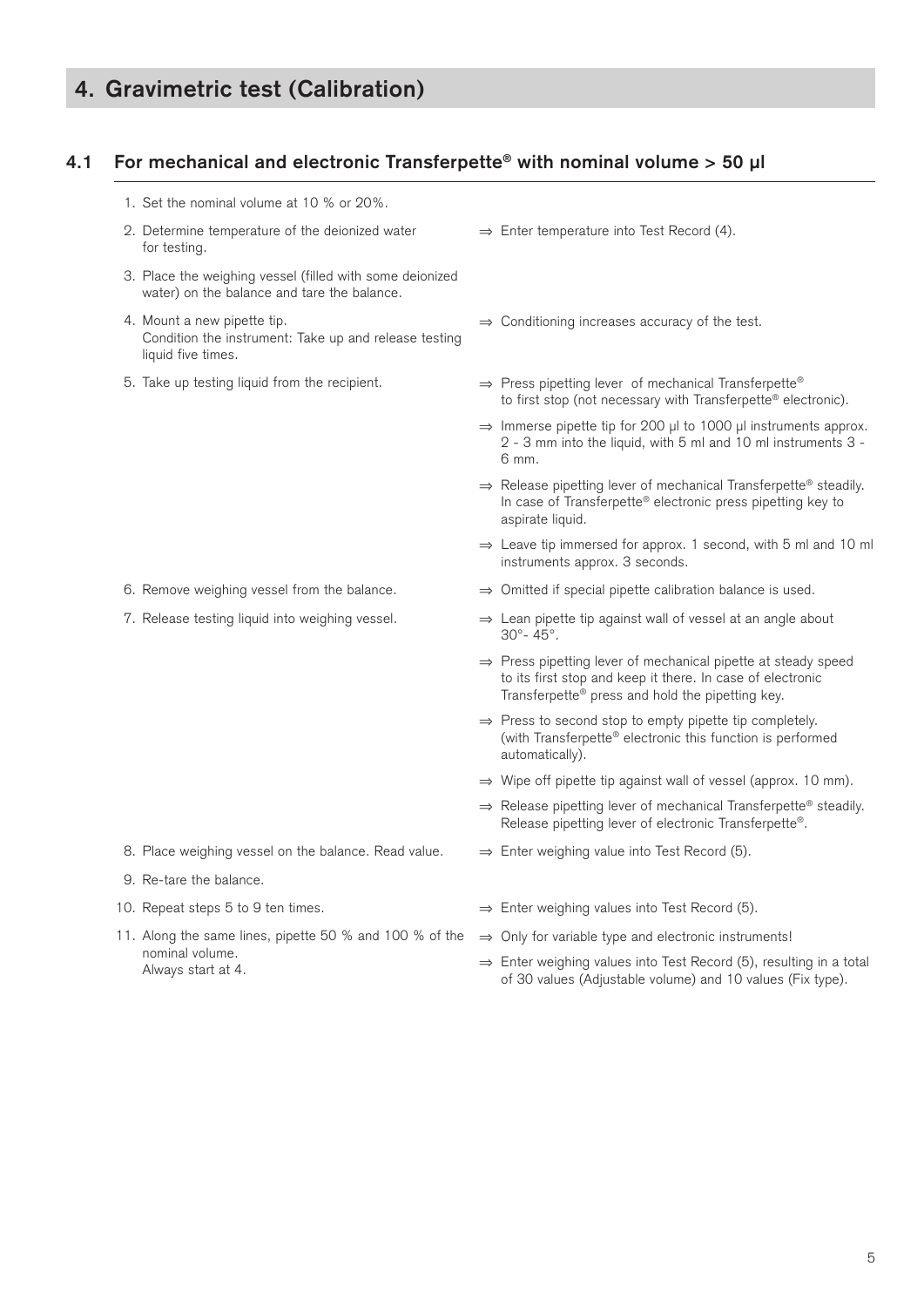#### **Note:**

With pipettes of a nominal volume  $\leq 50$  µl, the tolerance limits are usually smaller than 0.5 µl. Due to this small tolerance limit, the evaporation of water during the test procedure has a relatively large influence on the result. Therefore, the testing of pipettes of this size requires a test procedure which largely prevents evaporation. If a special pipette calibration balance with a so-called evaporation trap is used, the process described in 4.1 can be used. For this purpose, BRAND has specially developed the following test procedure. The weighing vessels used are a disposable micropipette or a micro-weighing container which virtually eliminate evaporation.

- 1. Set the nominal volume at 10 % or 20%.
- 2. Determine temperature of the deionized water for testing.
- 3. Mount a new pipette tip. Condition the instrument: Take up and release testing liquid five times.
- 4. Mount a disposable micropipette on the pipette holder. Place it resp. tare micro-weighing container upon the balance.
- 5. Take up testing liquid from the recipient. ⇒ Press pipetting lever to first stop

- 6. Remove disposable micropipette resp. micro-weighing ⇒ The pipette holder facilitates handling! container from the balance.
- 7. Release testing liquid into the disposable micropipette resp. micro-weighing container.
- ⇒ Enter temperature into Test Record (4).
- ⇒ Conditioning increases accuracy of the test.
- (not necessary with Transferpette® electronic).
- $\Rightarrow$  Immerse pipette tip approx. 2 3 mm into the liquid.
- ⇒ Release pipetting lever of mechanical Transferpette® steadily. In case of Transferpette® electronic press pipetting key to aspirate liquid.
- ⇒ Leave tip immersed for approx. 1 second.
- 
- ⇒ Push the disposable micropipette upon the pipette tip as far as it will go resp. insert pipette tip into the cone of micro-weighing container
- ⇒ Press pipetting lever of mechanical Transferpette® at steady speed to its first stop and keep it there. In case of electronic Transferpette® press and hold the pipetting key.
- ⇒ Press to second stop to empty pipette tip completely (with Transferpette® electronic this function is performed automatically). An air bubble will form inside the disposable micropipette.
- ⇒ Keep pipetting lever resp. micro-weighing container at second stop **while pulling** the disposable micropipette off the pipette tip.

8. Place the disposable micropipette resp. micro-weighing ⇒ Enter weighing value into Test Record (5). container. on the balance. Read value.

- 9. Re-tare the balance with a new disposable micropipette resp. micro-weighing container.
- 
- 11. Along the same lines, pipette 50 % and 100 % of the ⇒ Only for digital type and electronic instruments! nominal volume. Always start at 4.
- 10. Repeat steps 5 to 9 ten times. ⇒ Enter weighing values into Test Record (5).
	-
	- ⇒ Enter weighing values into Test Record (5), resulting in a total of 30 values (Adjustable volume and electronic) and 10 values (Fix type).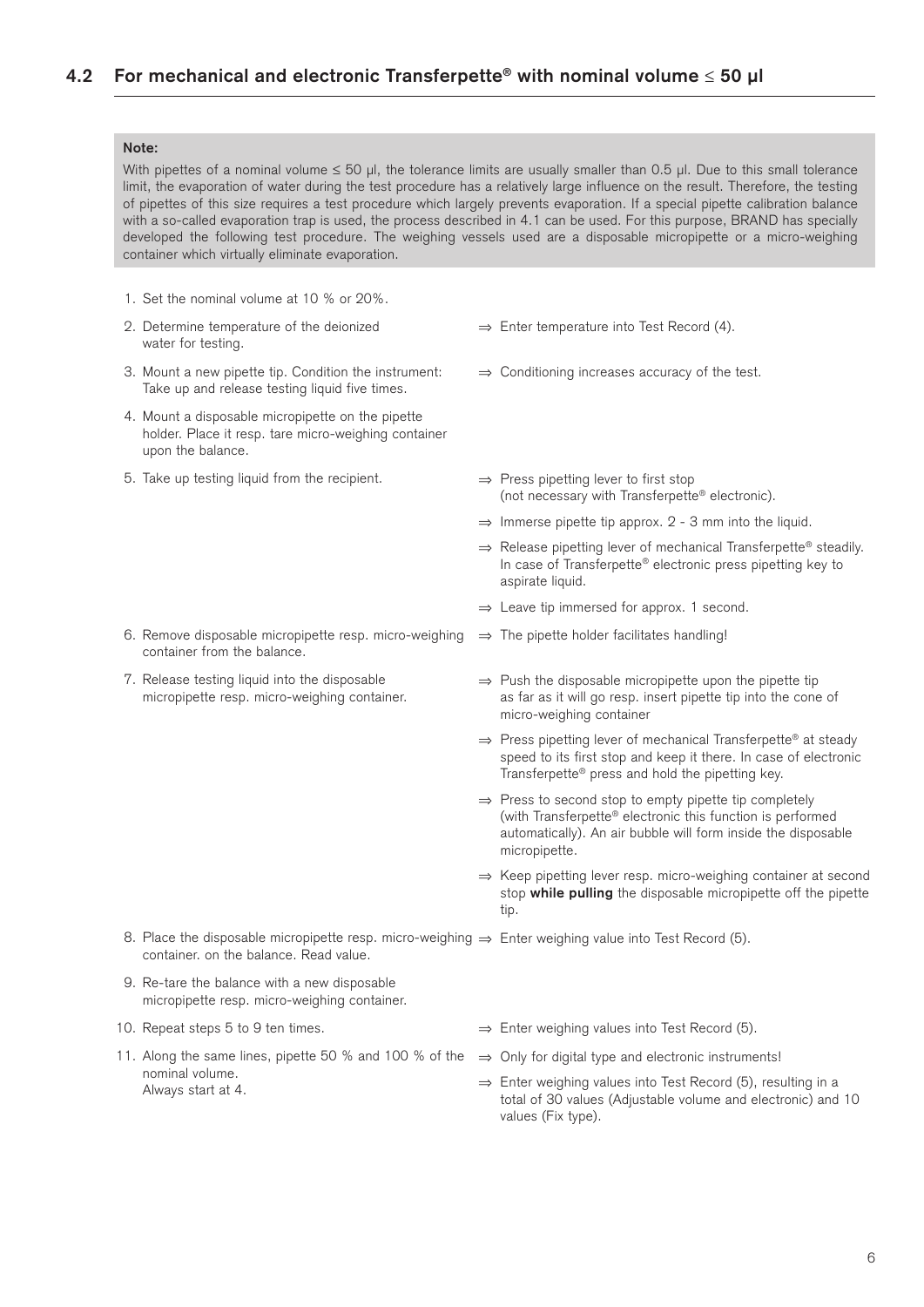## **5. Evaluation of gravimetric test results**

The values obtained by weighing during the gravimetric test are only the mass values of dispensed volume without correction of air buoyancy. In order to obtain the actual volume, an adjustment calculation to account for water density and air buoyancy must be

carried out. To facilitate your calculations and evaluations, we recommend the use of the Windows-compatible calibration software EASYCAL™ from BRAND.

#### **The following calculations must be carried out:**

#### **1. Mean weighing values:**

(Example for ten weighing values)

$$
\overline{x} = \frac{x_1 + x_2 + x_3 + x_4 + x_5 + x_6 + x_7 + x_8 + x_9 + x_{10}}{10}
$$

#### **2. Mean volume:**

 $\overline{V} = \overline{x}$ 

 $\Rightarrow$  For factor Z, see Table 1.

 ⇒ Enter value into Test Record (6a).

**3. Standard deviation volume:** 

$$
s = Z \cdot \sqrt{\frac{(x_1 - \overline{x})^2 + (x_2 - \overline{x})^2 + (x_3 - \overline{x})^2 + (x_4 - \overline{x})^2 + \dots + (x_{10} - \overline{x})^2}{9}}
$$

#### **4. Accuracy:**

$$
A [\%] = \frac{\nabla - V_{nominal value}}{V_{nominal value}} \cdot 100
$$

#### **5. Coefficient of variation:**

$$
CV [%] = \frac{s \cdot 100}{\nabla}
$$

#### **Comparison actual/nominal values:**

■ See tables of error limits and accuracy for each  $\Rightarrow$  Enter value into Test Record (6e, f) instrument on the following pages, or define your own error limits.

If calculated values A [%] and CV [%] are smaller than or equal to the error limits, the instrument is in good working order.

If the calculated values are **larger** than the error limits:

- $\blacksquare$  Verify if the above instructions have been carefully followed step by step.
- Observe the suggestions under "Troubleshooting" in the Operating Manual.
- Calibrate the Transferpette®, Transferpette®  $S$  resp. Transferpette® electronic as described in the Operating Manual (recalibration is only possible with recent models).

**If these measures are not successful,we offer you the possibility to have your instruments calibrated by the BRAND Calibration Service (see page 12).**

- ⇒ For factor Z, see Table 1
- ⇒ Enter value into Test Record (6b)
- ⇒ Enter value into Test Record (6c)
- ⇒ Enter value into Test Record (6d)
- 
- Result: ⇒ Enter value into Test Record (6g).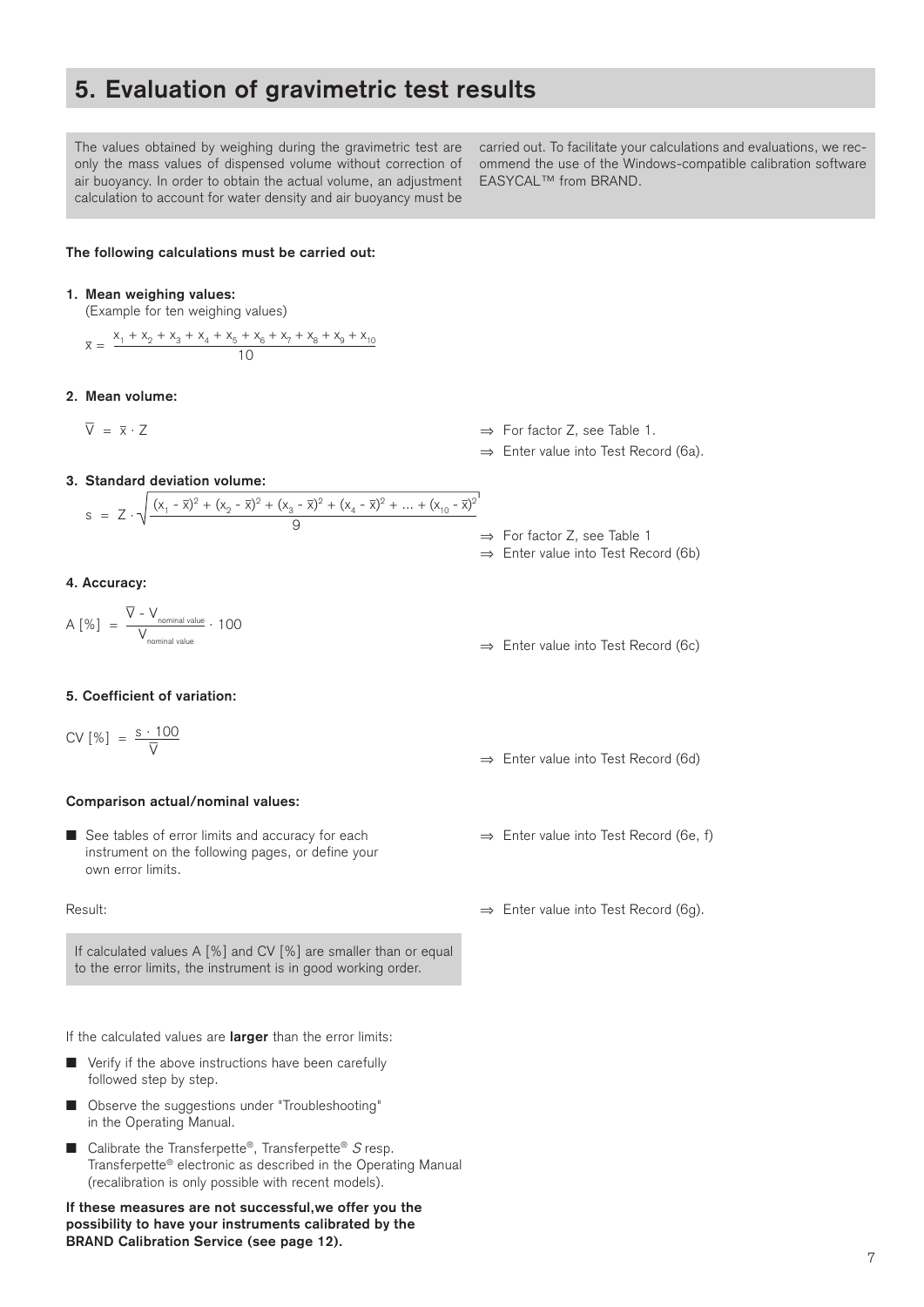**Possible volumetric errors and resulting measures:** 

| Fault            | Possible causes                                                                                                                      | <b>Measures</b>                                                                                  |
|------------------|--------------------------------------------------------------------------------------------------------------------------------------|--------------------------------------------------------------------------------------------------|
| Volume too small | Pipette tip not mounted properly.                                                                                                    | $\Rightarrow$ Use a new pipette tip and mount it<br>tightly.                                     |
|                  | Faulty seal or piston.                                                                                                               | $\Rightarrow$ Clean or replace the seal and/or<br>piston; see Operating Manual.                  |
|                  | Pipette shaft tip no longer tightly<br>mounted (not possible with<br>Transferpette® electronic and<br>Transferpette <sup>®</sup> S). | $\Rightarrow$ Re-tighten the pipette shaft tip.                                                  |
| Volume too large | Pipetting lever pressed too far.                                                                                                     | $\Rightarrow$ Do not press beyond the first stop!                                                |
| Other causes     | Instrument calibrated wrongly<br>Temperature adjustment between<br>instrument, room and water<br>temperature not completed           | $\Rightarrow$ Revert to original calibration.<br>$\Rightarrow$ Carry out temperature adjustment. |

## **Table 1:**

### **Excerpt from DIN EN ISO 8655, Part 6. Table refers to 1013 hPa**

| Temperature<br>۰c | Factor Z<br>ml/g | Temperature<br>۰c | Factor Z<br>ml/g |
|-------------------|------------------|-------------------|------------------|
| 15                | 1.0020           | 23                | 1.0035           |
| 15.5              | 1.0020           | 23.5              | 1.0036           |
| 16                | 1.0021           | 24                | 1.0038           |
| 16.5              | 1.0022           | 24.5              | 1.0039           |
| 17                | 1.0023           | 25                | 1.0040           |
| 17.5              | 1.0024           | 25.5              | 1.0041           |
| 18                | 1.0025           | 26                | 1.0043           |
| 18.5              | 1.0026           | 26.5              | 1.0044           |
| 19                | 1.0027           | 27                | 1.0045           |
| 19.5              | 1.0028           | 27.5              | 1.0047           |
| 20                | 1.0029           | 28                | 1.0048           |
| 20.5              | 1.0030           | 28.5              | 1.0050           |
| 21                | 1.0031           | 29                | 1.0051           |
| 21.5              | 1.0032           | 29.5              | 1.0052           |
| 22                | 1.0033           | 30                | 1.0054           |
| 22.5              | 1.0034           |                   |                  |

## **Table 2:**

**Excerpt from DIN EN ISO 8655, Part 2.**

| Nominal<br>volume | μl | 1   | $\overline{2}$ | 5   | 10  | 20  | 50  | 100 | 200 | 500 |
|-------------------|----|-----|----------------|-----|-----|-----|-----|-----|-----|-----|
| $A \leq \pm$      | %  | 5.0 | 4.0            | 2.5 | 1.2 | 1.0 | 1.0 | 0.8 | 0.8 | 0.8 |
| $CV \leq$         | %  | 5.0 | 2.0            | 1.5 | 0.8 | 0.5 | 0.4 | 0.3 | 0.3 | 0.3 |
| Nominal<br>volume | ml | 1   | $\mathbf{2}$   | 5   | 10  |     |     |     |     |     |
| $A \leq \pm$      | %  | 0.8 | 0.8            | 0.8 | 0.6 |     |     |     |     |     |
| $CV \leq$         | %  | 0.3 | 0.3            | 0.3 | 0.3 |     |     |     |     |     |

## **Table 3:**

#### **Volume error limits for piston operated pipettes:**

The stated volume error limits are final test values relative to the nominal capacity. These error limits refer to new instruments under optimized testing conditions (qualified operators and standardized ambience conditions). **Typically these tolerances are two times better under ideal testing conditions (experience of**  the manufacturer). For partial volumes, the absolute value (µl) corresponding to the nominal volume is applied.

#### **Values from Operating Manual Transferpette® electronic:**

| Nominal volume<br>μl | Accuracy<br>Value 6e<br>$\leq \pm$ % | Coefficient of variation<br>Value 6f<br>< 9/2 |
|----------------------|--------------------------------------|-----------------------------------------------|
| 10/5/1               | 1.0/1.5/5.0                          | 0.4/0.8/2.0                                   |
| 20/10/2              | 1.0/1.5/5.0                          | 0.4/0.8/2.5                                   |
| 200/100/20           | 0.8/1.2/4.0                          | 0.2/0.3/0.6                                   |
| 1000/500/100         | 0.6/1.0/3.0                          | 0.2/0.3/0.6                                   |
| 5000/2500/500        | 0.6/1.0/3.0                          | 0.2/0.3/0.6                                   |

#### **Values from Operating Manual Transferpette® (mechanical):**

| <b>Nominal volume</b><br>μl | Accuracy<br>Value 6e | <b>Coefficient of variation</b><br>Value 6f |
|-----------------------------|----------------------|---------------------------------------------|
|                             | $\leq \pm \%$        | $\leq$ %                                    |
| Fix type                    |                      |                                             |
| 5                           | 1                    | 0.8                                         |
| 10                          | 1                    | 0.8                                         |
| 20                          | 0.8                  | 0.4                                         |
| 25                          | 0.8                  | 0.4                                         |
| 50                          | 0.8                  | 0.4                                         |
| 100                         | 0.6                  | 0.2                                         |
| 200                         | 0.6                  | 0.2                                         |
| 250                         | 0.6                  | 0.2                                         |
| 500                         | 0.6                  | 0.2                                         |
| 1000                        | 0.6                  | 0.2                                         |
| 2000                        | 0.6                  | 0.2                                         |
| Adjustable volume           |                      |                                             |
| 1/0.5/0.1                   | 2/4/20               | 1.2/2.4/12                                  |
| 10/5/1                      | 1/9/10               | 0.8/1.6/8                                   |
| 20/10/2                     | 0.8/1.6/8            | 0.4/0.8/4                                   |
| 50/25/5                     | 0.8/1.6/8            | 0.4/0.8/4                                   |
| 100/50/10                   | 0.6/1.2/6            | 0.2/0.4/2                                   |
| 200/100/20                  | 0.6/1.2/6            | 0.2/0.4/2                                   |
| 250/125/25                  | 0.6/1.2/6            | 0.2/0.4/2                                   |
| 1000/500/100                | 0.6/1.2/6            | 0.2/0.4/2                                   |
| 5000/2500/500               | 0.6/1.2/6            | 0.2/0.4/2                                   |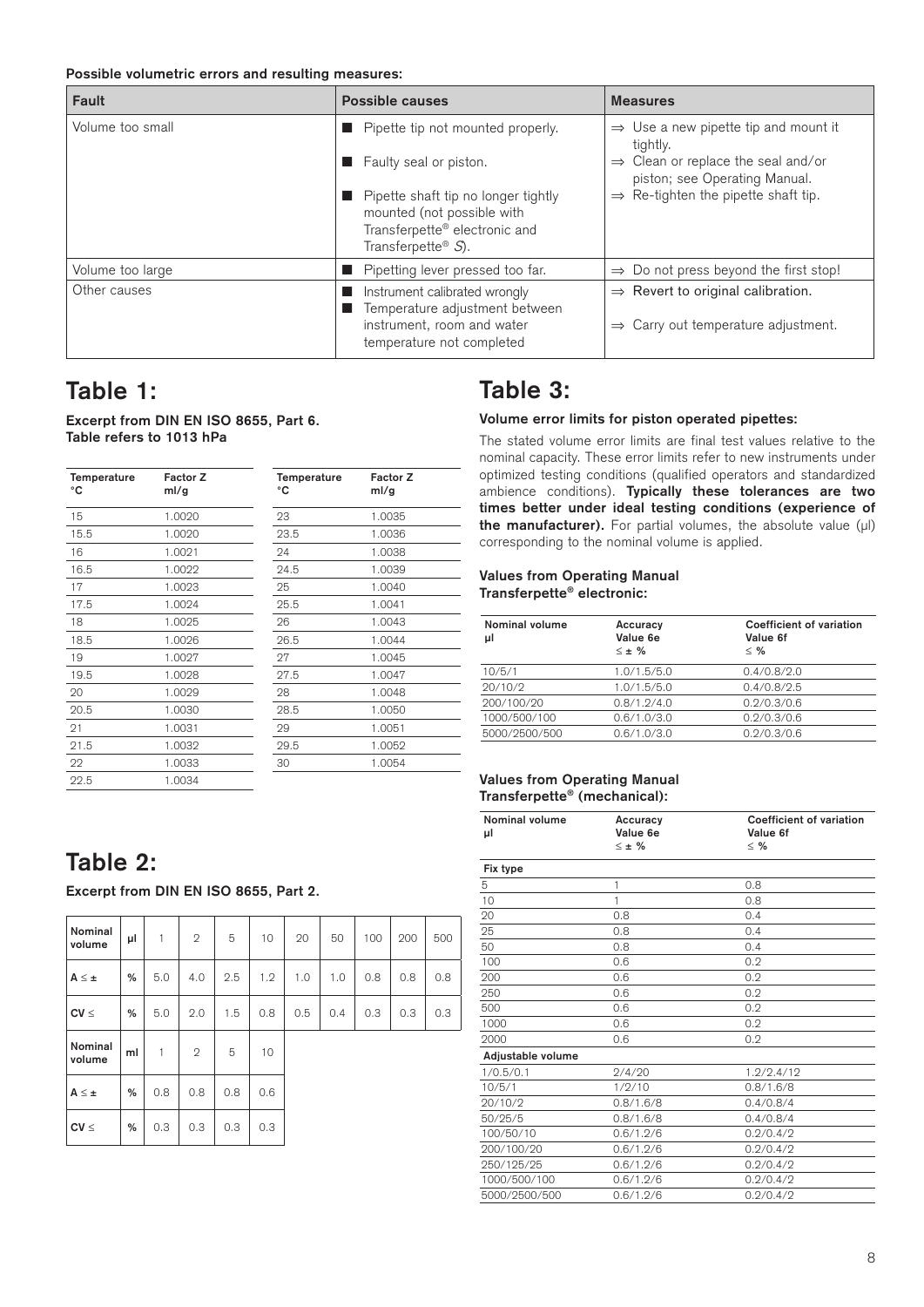### **Values from Operating Manual Transferpette®S (mechanical):**

| <b>Nominal volume</b> | Accuracy     | <b>Coefficient of variation</b> |
|-----------------------|--------------|---------------------------------|
| μl                    | Value 6e     | Value 6f                        |
|                       | $\leq \pm$ % | $\leq$ %                        |
| Fix type              |              |                                 |
| 10                    | 1            | 0.5                             |
| 20                    | 0.8          | 0.4                             |
| 25                    | 0.8          | 0.4                             |
| 50                    | 0.8          | 0.4                             |
| 100                   | 0.6          | 0.2                             |
| 200                   | 0.6          | 0.2                             |
| 500                   | 0.6          | 0.2                             |
| 1000                  | 0.6          | 0.2                             |
| Adjustable volume     |              |                                 |
| 1/0.5/0.1             | 2/4/20       | 1.2/2.4/12                      |
| 2,5/1,25/0,25         | 1,4/2,5/12   | 0,7/1,5/6                       |
| 10/5/1                | 1/1.6/7      | 0.5/1/4                         |
| 20/10/2               | 0.8/1.2/5    | 0.4/0.7/2                       |
| 50/25/5               | 0.8/1,2/4    | 0,3/0,5/2                       |
| 100/50/10             | 0.6/0.8/3    | 0.2/0.4/1                       |
| 200/100/20            | 0.6/0.8/3    | 0.2/0.3/0.6                     |
| 1000/500/100          | 0.6/0.8/3    | 0.2/0.3/0.6                     |
| 5000/2500/500         | 0.6/0.8/3    | 0.2/0.3/0.6                     |
| 10000/5000/1000       | 0.6/0.8/3    | 0.2/0.3/0.6                     |

For calibration, the error limits to be observed by the operator must be individually defined by the user. For this purpose, the following methods can be applied:

- If required by the application and if the optimized conditions for measuring are present, the stated tolerances can also be expected in the case of used volumetric instruments in good working order.
- In analogy to the German regulations for official testing, it is also admissible to apply the limits which are typical for practice. These practice limits correspond to double the limits for official testing. In this case, the values found in Table 3 should be **doubled**.
- The user may also define his own individual tolerance limits corresponding to his particular application, and apply these error limits for the calibration of his instrument.

**The above procedures fulfil the requirements of DIN EN ISO 9001, DIN EN ISO 10012 and DIN EN ISO/IEC 17025**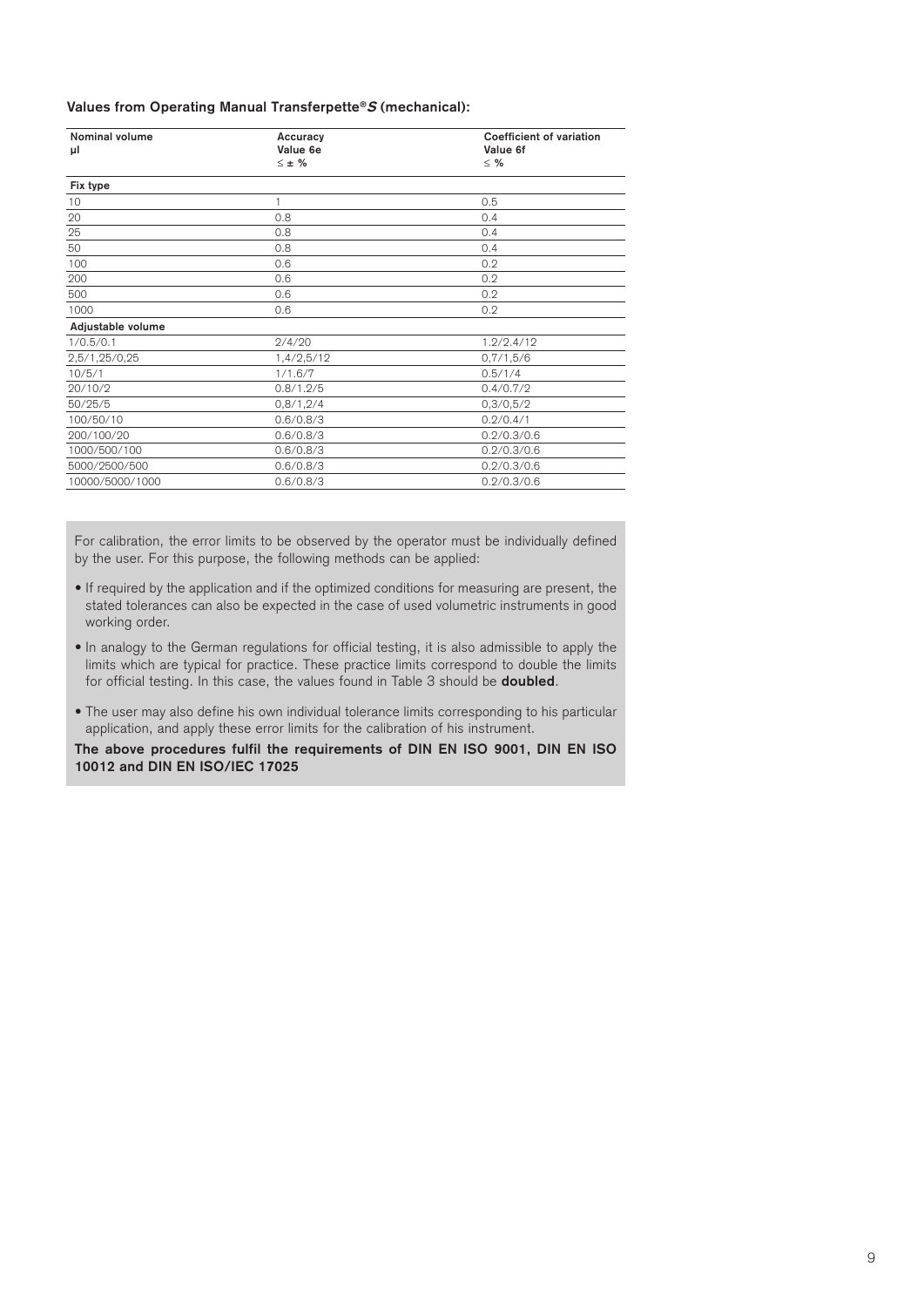## **Test Record for Volumetric Instruments (EX)**

|          | 1. Instrument:<br>$\Box$ Titrette®                   |                                  | Type:         |                            |                       |
|----------|------------------------------------------------------|----------------------------------|---------------|----------------------------|-----------------------|
|          |                                                      |                                  | $\Box$ fix    |                            |                       |
|          | <b>Digital Burette</b><br>Dispensette®               |                                  |               |                            |                       |
|          |                                                      |                                  | $\Box$ analog |                            |                       |
|          | Transferpette®                                       |                                  |               | $\Box$ adjustable volume   |                       |
|          | $\Box$ Transferpette® S                              |                                  |               |                            |                       |
|          | Transferpette® electronic                            |                                  |               |                            |                       |
|          | Transferpettor                                       |                                  |               |                            |                       |
|          |                                                      |                                  |               |                            |                       |
|          | 2. Damage:                                           |                                  |               | <b>Q</b> None              |                       |
|          |                                                      |                                  |               |                            |                       |
|          |                                                      |                                  |               | Damage repaired            |                       |
|          | 3. Functional defects:                               |                                  | $\Box$        | None                       |                       |
|          |                                                      |                                  | ❏             |                            |                       |
|          |                                                      |                                  |               | Functional defect repaired |                       |
|          |                                                      |                                  |               |                            |                       |
|          | <b>Balance:</b>                                      |                                  |               |                            |                       |
|          |                                                      |                                  |               |                            |                       |
|          |                                                      |                                  |               |                            |                       |
|          |                                                      |                                  |               |                            |                       |
|          | <b>Relative atmospheric humidity</b> (at least 35%): |                                  |               |                            |                       |
|          | 5. Results of gravimetric test                       |                                  |               |                            |                       |
|          | Weighing No.                                         | 10 % (resp 20 %)                 |               | 50 %                       | <b>Nominal volume</b> |
| $x_1$    |                                                      |                                  |               |                            |                       |
| $x_2$    |                                                      |                                  |               |                            |                       |
| $x_3$    |                                                      |                                  |               |                            |                       |
| $x_4$    |                                                      |                                  |               |                            |                       |
| $x_{5}$  |                                                      |                                  |               |                            |                       |
| $x_6$    |                                                      |                                  |               |                            |                       |
| $x_7$    |                                                      |                                  |               |                            |                       |
| $x_8$    |                                                      |                                  |               |                            |                       |
| $x_{9}$  |                                                      |                                  |               |                            |                       |
| $x_{10}$ |                                                      |                                  |               |                            |                       |
|          |                                                      | 6 Evaluation of aravimetric test |               |                            |                       |

## **6. Evaluation of gravimetric test**

| <b>Procedure</b> |                   | 10 % (resp 20 %) | 50 % | <b>Nominal volume</b> |
|------------------|-------------------|------------------|------|-----------------------|
| a                | $\overline{\vee}$ |                  |      |                       |
|                  | S                 |                  |      |                       |
| С                | A [%] Found       |                  |      |                       |
|                  | CV [%] Found      |                  |      |                       |
| е                | A [%] Nominal     |                  |      |                       |
|                  | CV [%] Nominal    |                  |      |                       |
| g                | result            |                  |      |                       |

The testing was carried out according to DIN EN ISO 8655.

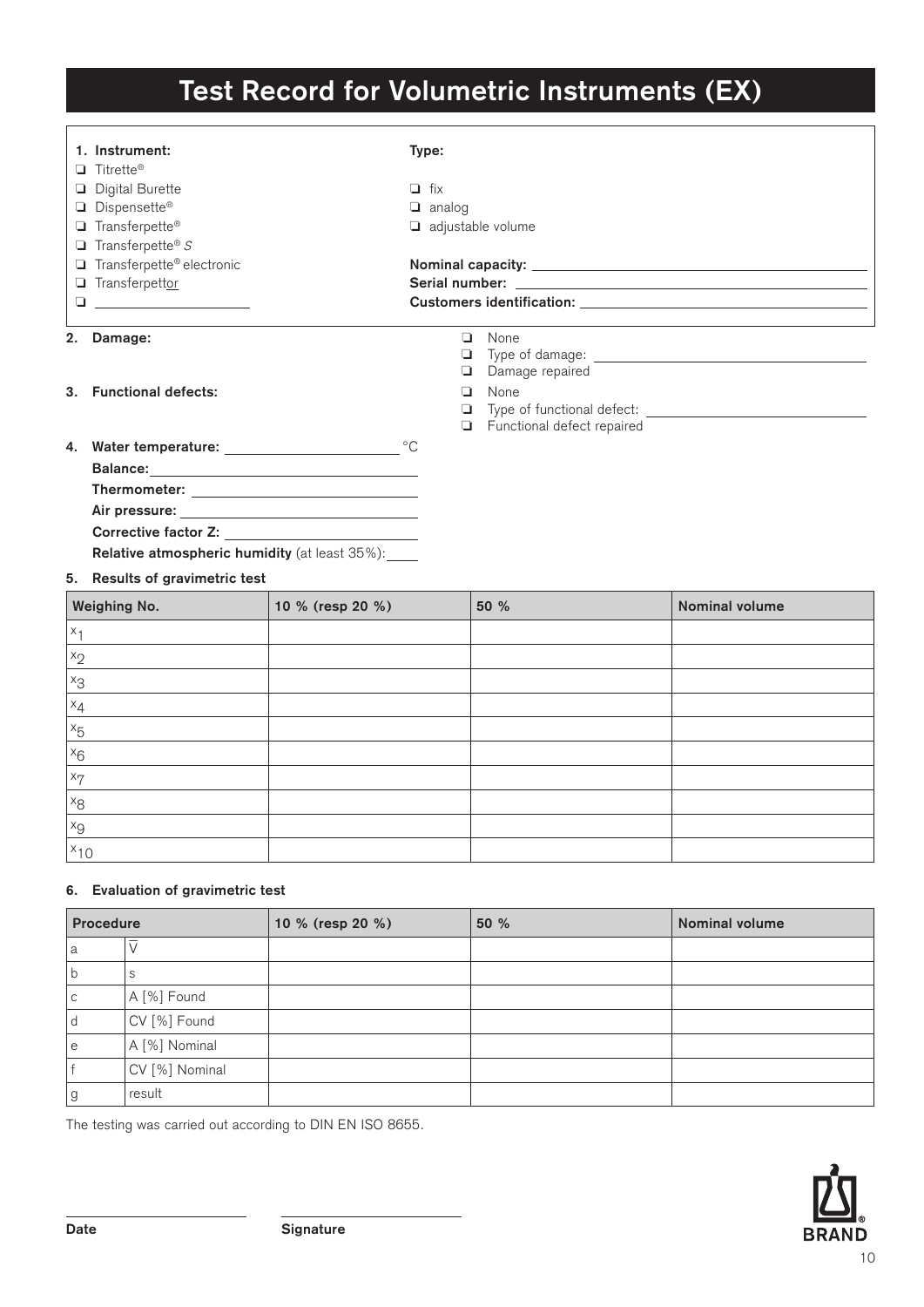## **6. Declaration on the Absence of Health Hazards**

To be sent together with the instruments or via Fax an +49 9342 808-91290 or Mail to service@brand.de.

| To                        |
|---------------------------|
| <b>BRAND GMBH + CO KG</b> |
| Otto-Schott-Straße 25     |
| 97877 Wertheim            |
| Fax: +49 9342 808-91290   |

We are required by law to protect our employees against hazards caused by contaminated equipment. We therefore ask for your understanding that we cannot carry out any calibration / repair unless this declaration is submitted completed and signed.

**Re: Instrument Consignment dated / Re: Delivery Note No.** 

The Undersigned hereby declares:

- $\blacksquare$  that the instruments have been carefully cleaned and decontaminated before shipment.
- $\blacksquare$  that the instruments pose no danger through bacteriological, chemical, radiological and / or viral contamination.

Application:

Media used:

- $\n **A**cids\n$
- $\Box$  Alkalis
- p Solvents
- **D** Serum, blood
- $\Box$

 $\mathsf{I}$ 

 $\mathsf{I}$ 

 $\mathsf{I}$ 

Measures for decontamination:

Company / Laboratory

<u>Name (Name (Name (Name (Name (Name (Name (Name (Name (Name (Name (Name (Name (Name (Name (Name (Name (Name (Name (Name (Name (Name (Name (Name (Name (Name (Name (Name (Name (Name (Name (Name (Name (Name (Name (Name (Name </u>

**Position in the contract of the contract of the Position** 

Date, legally binding signature

Tel. / Fax / E-Mail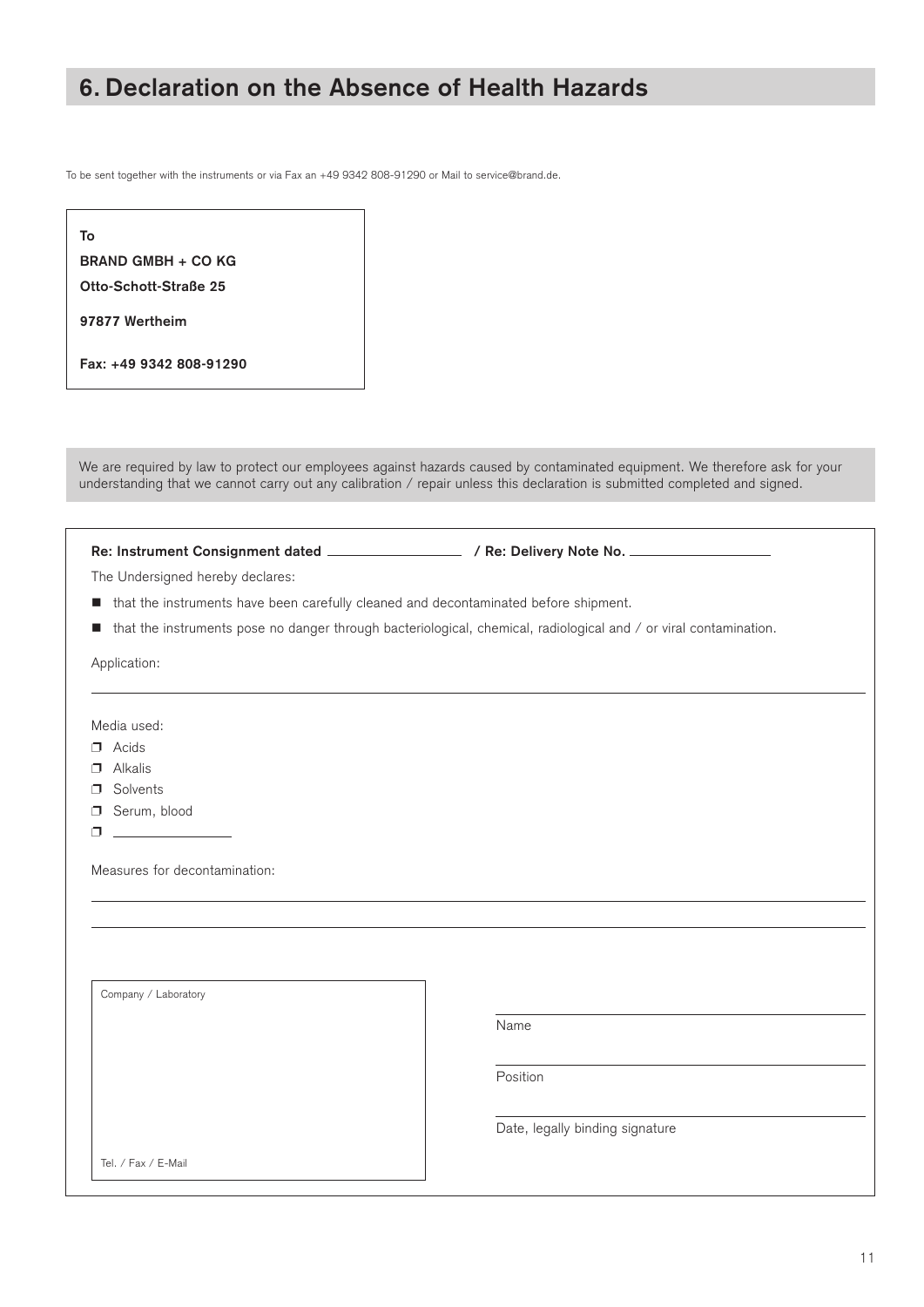## **7. Calibration Service from BRAND**

BRAND offers a full service including calibration and adjustment of Brand- and foreign instruments as well as maintenance and repair if necessary - only for BRAND- instruments. This saves money and adds the benefit of an independent review organisation for the calibration of the instruments. Further information and the order form for repair- and calibration service are found on www.brand.de.

### **7.1 Range of instruments covered**

- 1. Piston-operated pipettes (single- and multichannel)
- 2. Bottletop dispensers
- 3. Piston burettes (bottle-top burettes)
- 4. Repetitive pipettes

## **7.2 Testing according to DIN EN ISO 8655**

At BRAND, a team of qualified staff, working in temperature and humidity controlled rooms and using the state-of-the-art balances and calibration software, calibrates Liquid Handling instruments, regardless of their make, according to ISO 8655.

Instruments with adjustable volumes such as HandyStep® electronic, Transferpette®, Transferpette® S, Transferpette® electronic, Transferpette®S -8/-12, Transferpettor, Dispensette®, Digital Burette or Titrette® are tested at nominal volume, and at 50%, 10% or 20% of nominal volume.

To document the results, a detailed Test Report is compiled which fully complies with all relevant regulations.

The BRAND Calibration Service provides:

- 1. Calibration of Liquid Handling instruments, regardless of their make
- 2. Detailed calibration certificate
- 3. Return of instrument within a few working days
- 4. Cost-efficient handling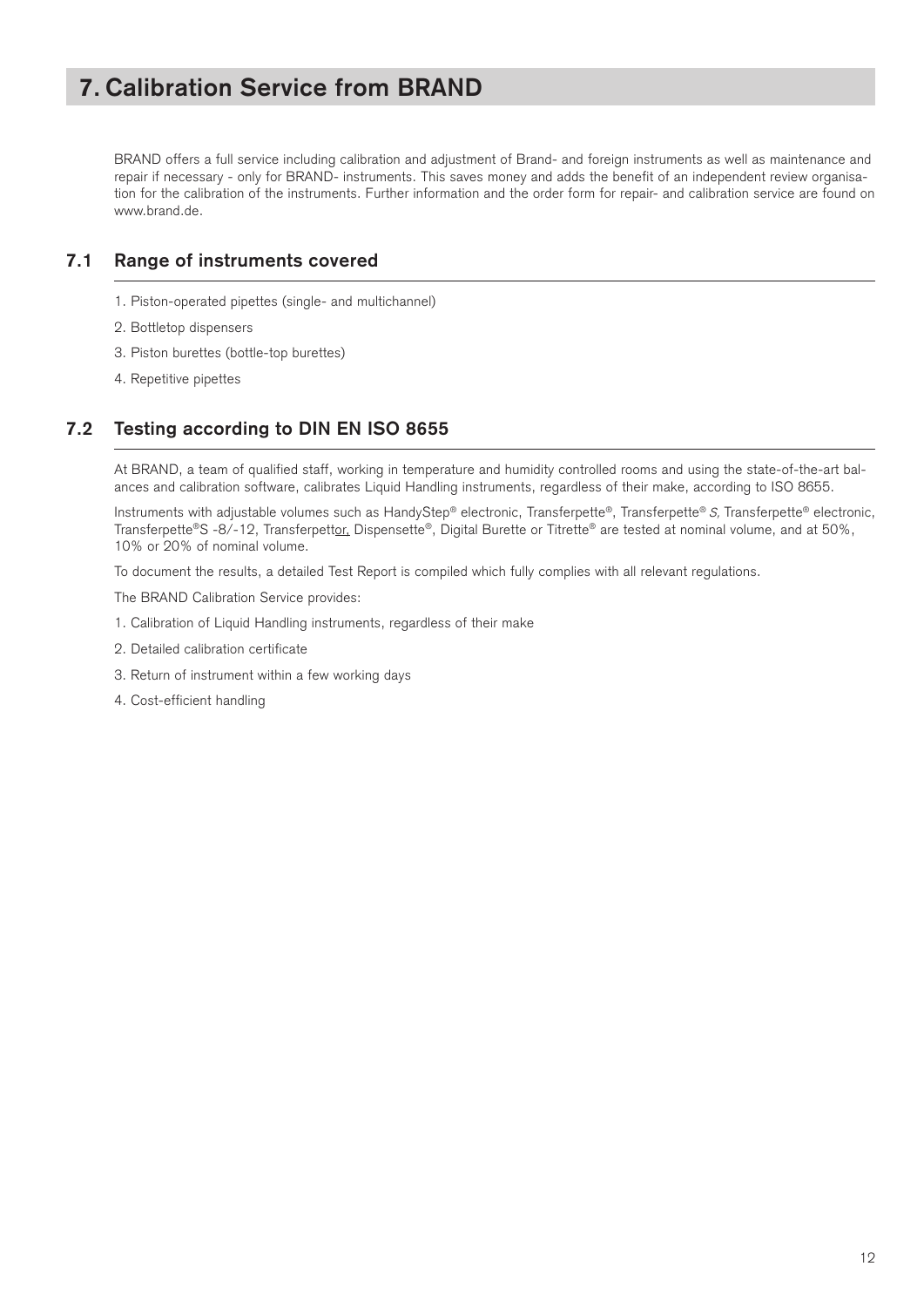## **8. EASYCAL™ Software – advanced calibration technology**

### **8.1 For liquid handling instruments and glass or plastic volumetric instruments**

EASYCAL™ simplifies the tedious task of calibrating liquid handling instruments and glass or plastic volumetric instruments to DIN EN ISO 9001, DIN EN ISO 10012, DIN EN ISO/IEC 17025 and GLP standards. The procedures are outlined step-by-step, and all calculations are performed automatically. Reports are generated to document the calibration. All you need is an analytical balance, a PC Windows® 98/2000, NT (SP6), XP, Vista, 7, printer (optional) and EASYCAL™ software.

- $\blacksquare$  Suitable for instruments from all manufacturers.
- **n** Specifications of many instruments preloaded.
- Testing according to ISO 4787, ISO 8655, etc.



### **8.2 Data Entry**

- Connect PC and balance (optional), then start the EASYCAL™ software.
- 40 common balances are preprogrammed for ease of installation.

### **8.3 Documentation – clearly arranged**

The calibration certificate contains all important test data on one page, including a graphic representation of test results.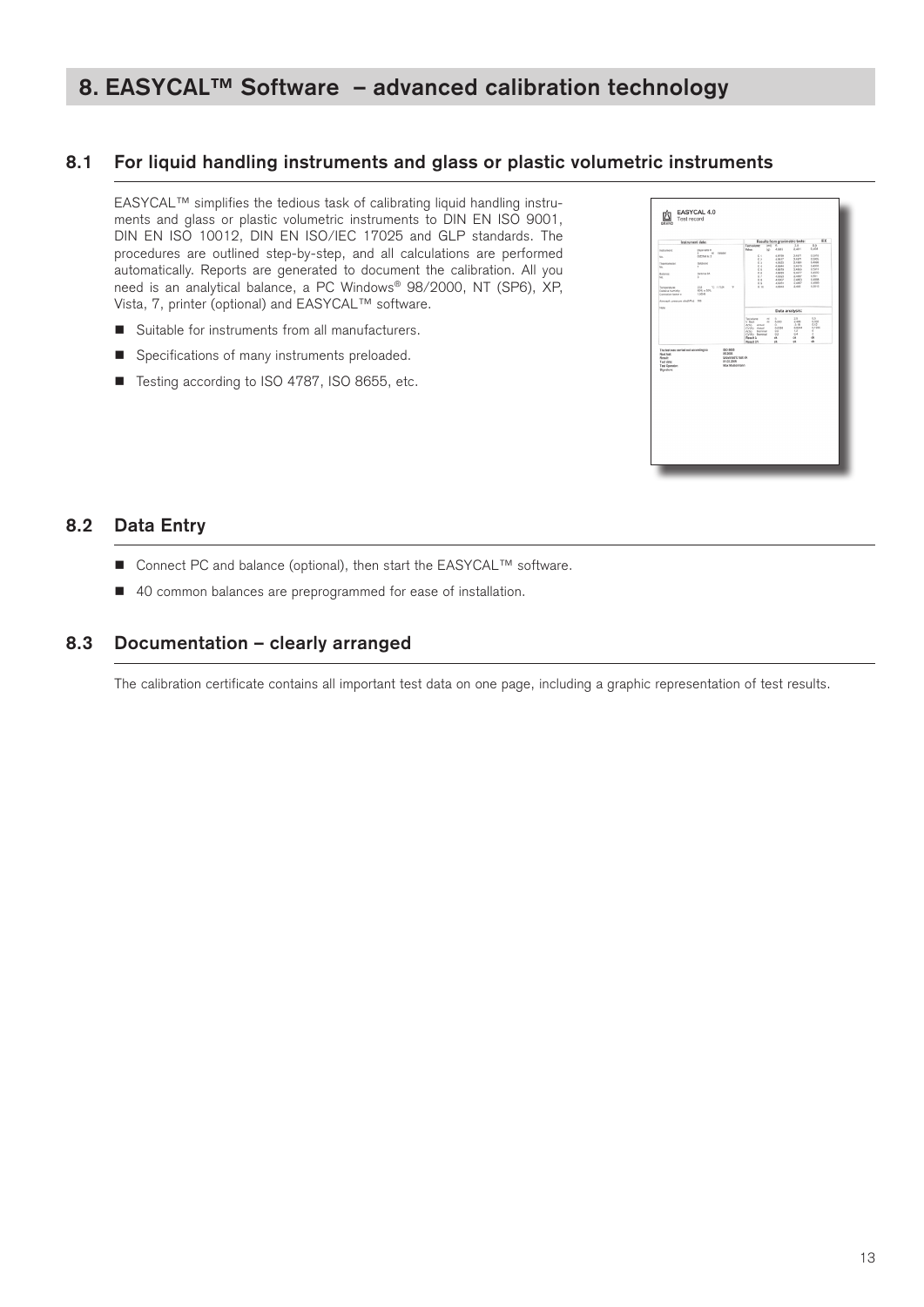## **9. DAkkS-Calibration Service for Volumetric Instruments at BRAND**

### **9.1 DAkkS – Deutsche Akkreditierungsstelle GmbH and DKD**



The German Calibration Service (DKD) was founded in 1977 as a joint task of state and economy and constitutes the link between the measuring equipment in industrial and research laboratories, test-

ing institutions and authorities and the national standards of the PTB (the German Institute of Physics and Metrology). It effectively supplements the existing verification system which serves above all the purposes of consumer protection. Based on the legal requirements the DKD Accreditation was successively transformed to the DAkkS Accreditation (Deutsche Akkreditierungsstelle GmbH), starting from 2010. BRAND has been accredited by the DAkkS since Apr. 23, 2013, with the certificate number D-K-18572- 01-00.

| <b>Service</b><br>Ald-tell Genus promptle                                                                                                                                                   | BRAND GMBH + CO KG<br>Fabrik für Laborgeräte                                                                                                                                                                                                                              |                                    |
|---------------------------------------------------------------------------------------------------------------------------------------------------------------------------------------------|---------------------------------------------------------------------------------------------------------------------------------------------------------------------------------------------------------------------------------------------------------------------------|------------------------------------|
| Deutsche Akkreditierungsstelle GmbH                                                                                                                                                         |                                                                                                                                                                                                                                                                           |                                    |
| Reliebene annulit 5 B.Meura 1. Hakladieti LV.m. 5 1. Absatz 1. Abidrofie GBV<br>Listacarahnerin der Multilateraten Abkommen<br>von EX. ILM, und Wi zur angenanitigen Anerkennung            | attended dust del acceded by the<br>Deutsche Akkreditierungsstelle GmbH                                                                                                                                                                                                   | PANNS                              |
|                                                                                                                                                                                             | also high standard product for 1 an audit rather behaviors in the<br>DKD<br>Desdanhen Kalihrienflaget                                                                                                                                                                     | sans.                              |
| Akkreditierung                                                                                                                                                                              |                                                                                                                                                                                                                                                                           | $\sim$                             |
|                                                                                                                                                                                             | Editorial Fax<br>Kallstewhelm<br>Cultural and<br>Glimbroothe                                                                                                                                                                                                              | <b><i>SEVENDARE</i></b><br>3013-01 |
| Die Deutsche Alikneitierungsgebie Gmbil bestintet Hermit, dem des Kaliforinisterwischen                                                                                                     |                                                                                                                                                                                                                                                                           |                                    |
| <b>BRAND GMRH + CO KG</b><br>Otto-Schott-Straße 25, 93877 Wortholm                                                                                                                          | Tiese Kahdenchek Adumented da Türkühnen<br>Kritechulaigete<br>Ostendard<br>ad salvade formits he Contehns for Estuday &<br>Failur algebra<br>ni Co<br>Durantenas el del terralmini<br>Estatementos GA                                                                     |                                    |
|                                                                                                                                                                                             | Handyller<br><b>BRAND GARDS &amp; COLKG</b><br>De DGAS le Depositrar de militanese<br><b>Waldelland</b><br>Dealthman de Estate respective for                                                                                                                             |                                    |
| die Kompetenz nach DBI EN ISO/IEC 17025 2005 besitzt, Kalibrierungen in folgenden.<br>bereichen durchpuführen:                                                                              | Associate (D) and the International Laboratory<br>Transferredbet \$ 100-100aC dialtal<br>Australian Council on EAC are governings<br>To:<br>Transferratted: 8 Kills ABIA 4 Alated adjustable<br>Anchemera by Katurachine.<br>a                                            |                                    |
| Mechanische Messarblam<br>- Volumen                                                                                                                                                         | Fo de Enturo des agencieres For or<br>Medallybuy de Kalbiscup or der Bendise<br>Educational                                                                                                                                                                               |                                    |
|                                                                                                                                                                                             | waterful.<br>100721<br>Selenarity<br>This collection profitable discussed the transferry                                                                                                                                                                                  |                                    |
|                                                                                                                                                                                             | is natural shedpick, which makes the critic of<br>Batefino<br>management according to the international Section of<br>Adventure<br><b>Business Ave</b><br>Deb OX<br>$-1$<br><b>Aristal Bustwater</b><br>The Dried is significant the multidianal agreements               |                                    |
|                                                                                                                                                                                             | of the European co-grandice by Accountation (EA)<br>and of the Atlantical Laborator doctorbane<br>Athapeunner<br>Buder<br>Coposito (LK) by the mitor scoppine of<br><b>GALLER</b><br><b>Information Auditorials</b>                                                       |                                    |
|                                                                                                                                                                                             | Annati de Teine Ara Kaliniere/teinen<br>The way in status in hour the stated moderated at<br>Subject and party of the number<br>amminists intervals.                                                                                                                      |                                    |
|                                                                                                                                                                                             | Ostum die Kaltinkerung<br><b>20 GM GI</b><br><b>Date of Julhame</b>                                                                                                                                                                                                       |                                    |
| Die Aldereifüngungspräusigte auft nur in Vierbindung mit den Brochniel vom 1974-1973 mit der<br>Nikreddenvesanummer (H-1857)-E) und enging bis 11 64 76th. Sie beroffe zus diesem Deckhler, | Floor Editionship, Art or vehicle is not unable to educational works. Analysis who believes building the Conditional<br>parti or busches kinstitus guade Grön als ach dis academier Kalsindarsindums Kallehenheim shor Ditersifelt haber<br><b><i>Salta Gillidade</i></b> |                                    |
| the Michigans day European und der Universitet Zeitum mit insprunent 4 Sellem.                                                                                                              | This pathology partitions may set be aproduced after than in full except with the paradision of dash the Emutician Allena Manufacturepoints Christi<br>and the interig following. California positionist with our opportune was not call of                               |                                    |
| Instantanopersonary de Urbande, D.K. (2012) 01-00                                                                                                                                           | Air in Tabletoniania<br><b>Arrest Ave</b><br><b>Tuke</b><br><b>Service &amp; Alberta</b><br>≂<br><b>CATA subsets Muse</b>                                                                                                                                                 |                                    |
|                                                                                                                                                                                             | 1.056<br><b>Johnson</b>                                                                                                                                                                                                                                                   |                                    |
|                                                                                                                                                                                             | BRAND ENTER + CO KE - Futuris für Laborgeräte · Pontfach 115E - D-9761 Warthelm · Dermory<br>Tel: HB 9042 906-0 - Fac: HB 9342 806-0001 - E-Balt, Info@brand.de - Internet: www.htend.de                                                                                  |                                    |

### **9.2 DAkkS-Calibration Certificate and Calibration Symbol**

The DAkkS-Calibration Certificate documents officially on a high level the traceability of measuring results to national and international standards and to international SI-units, as required by standards as DIN EN ISO 9001 and DIN EN ISO/IEC 17025 for monitoring of measuring devices.

DAkkS-Calibration Certificates are issued when calibrations of an accredited laboratory are requested, when high level calibrations are necessary, when national and international standards are demanded and when reference instruments have to be calibrated.

### **9.3 DAkkS – A member in the International Accreditation Network**

DAkkS is a member of the **International Laboratory Accreditation Cooperation (ILAC),** the highest level international institution for laboratory calibration, and is a signatory to the MRA – Mutual Recognition Agreements.

The accreditation bodies that are signatories to the ILAC mutual recognition agreements (MRAs) recognize their mutual equivalence, and the equivalence of the calibration certificates issued by those same signatories. Likewise, signatories are obliged generally to promote and recommend recognition of the calibration certificates of other signatories (excluding factory calibration certificates).

The DAkkS is a member of the EA (European Co-operation for Accreditation), which again is a member of the ILAC (International Laboratory Accreditation Cooperation). A multilateral agreement assures obligatory recognition of the DAkkS calibration certificate in a variety of countries.

### **9.4 DAkkS-Calibration Laboratory at BRAND**

In 1998 a calibration laboratory for volumetric instruments at BRAND has been accredited by the German Calibration Service according to DIN EN ISO/ IEC 17 025. Our calibration laboratory is therefore authorized to issue DAkkS-Calibration Certificates (in several languages) for the volumetric instruments listed below. Furthermore we offer adjustment and – for BRAND Liquid Handling instruments – repair and maintenance.

For ordering information on DAkkS-Calibration Certificates for volumetric instruments please consult our General Catalog.

### **9.5 Volumetric instruments for which BRAND issues DAkkS Calibration Certificates**

BRAND calibrates the following volumetric instruments (new or already in use and regardless of their make):

- Piston-operated pipettes, from 0.1 µl to 10 ml
- **Multichannel piston-operated pipettes**, from 0.1 ul to 300 ul
- Piston-operated burettes, from 5 µl to 200 ml
- **Dispensers, Dilutors,** from 5 µl to 200 ml
- **Volumetric instruments of glass,** calibrated to contain (TC, In) from 1 µl to 10000 ml
- **Volumetric instruments of glass,** calibrated to deliver (TD, Ex) from 100 µl to 100 ml
- Volumetric instruments of plastic, calibrated to contain (TC, In) from 1 ml to 2000 ml
- **Volumetric instruments of plastic,** calibrated to deliver (TD, Ex) from 1 ml to 100 ml
- Density bottles of glass, from 1 cm<sup>3</sup> to 100 cm<sup>3</sup>